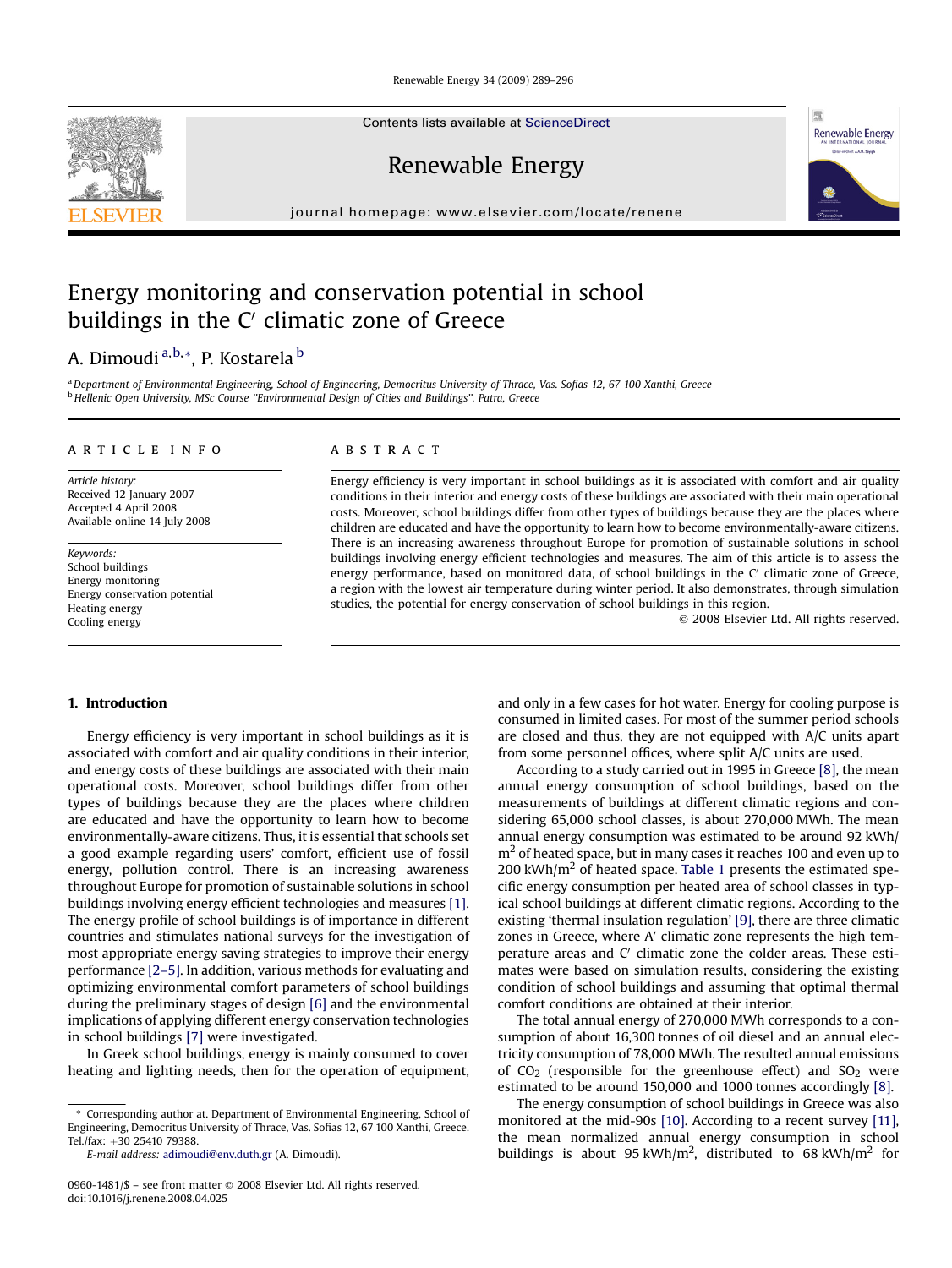#### Table 1

Specific energy consumption for heating per heated area of school classes (kWh/m $^2$ ) [\[8\]](#page--1-0)

| School type              | Climatic zone A | Climatic zone B | Climatic zone C |
|--------------------------|-----------------|-----------------|-----------------|
| Old stone building       | 10              | 48              | 146             |
| Type with open corridor  | 15              | 46              | 122             |
| Type with close corridor | 12              | 41              | 115             |
| Type ATHINA              |                 | 27              | 86              |

heating and close to 27 kWh/m<sup>2</sup> for electricity. On the basis of the frequency distribution of the monitored buildings, the following energy benchmarks were proposed for school buildings in Greece [\[11\]](#page--1-0):

- Typical school building (50% of the stock): heating of 57 kW  $h/m<sup>2</sup>$  per year, electricity of 20 kW  $h/m<sup>2</sup>$  per year, with a total energy of 72 kW  $h/m^2$  per year.
- Best practice building (top 25% of the stock): heating of 32 kW  $h/m<sup>2</sup>$  per year, electricity of 10 kW  $h/m<sup>2</sup>$  per year, with a total energy of 42 kW h/m<sup>2</sup> per year.

The aim of this article is to present the energy performance, based on monitored data, of school buildings in the C' climatic zone of Greece, a region with the lowest air temperature during winter period. It also demonstrates, through simulation studies, the potential for energy conservation of school buildings in this region.

#### Table 2

Summary of time evolution of school buildings typologies

| School<br>type                 | Schematic plan        | Construction<br>period | <b>Building</b><br>materials                           | Surface/pupil Typologies<br>$(m^2$ /pupil) |                                                | Classrooms<br>orientation              | Openings                                                     | Energy<br>consumption<br>(kWh/m <sup>2</sup> ) |
|--------------------------------|-----------------------|------------------------|--------------------------------------------------------|--------------------------------------------|------------------------------------------------|----------------------------------------|--------------------------------------------------------------|------------------------------------------------|
|                                |                       | 18th century           | Stone<br>structure                                     |                                            | Rectangular plan,<br>classrooms in<br>one side |                                        |                                                              | $\overline{a}$                                 |
|                                |                       | 1827-1831              | Stone<br>structure                                     | 0.56                                       | Linear plan,<br>classrooms<br>in one side      |                                        | Large/wooden<br>frame                                        |                                                |
| Neoclassic                     |                       | 1850-1900              | Stone<br>structure                                     |                                            | Linear or<br>rectangular<br>plan               | According to<br>architectural<br>style | Wooden frame/<br>according to<br>architectural<br>style      |                                                |
| Type of 30's                   | <b>SHD</b>            | 1930-1960              | Stone<br>structure                                     |                                            | Linear plan,<br>classrooms<br>in one side      | Noon                                   | Wooden frame                                                 | 146                                            |
| Type with<br>open<br>corridor  | <b>OFENCORRIDOR</b>   | 1960-1980              | Concrete structure,<br>non-insulated<br>brick envelope | $1.5 - 2.0$                                | Linear plan,<br>classrooms<br>in one side      | South                                  | Large metallic<br>frame                                      | 122                                            |
| Type with<br>close<br>corridor | <b>CLOSE CORRIDOR</b> | 1960-1980              | Concrete structure,<br>non-insulated<br>brick envelope | $1.5 - 2.0$                                | Linear plan,<br>classrooms<br>in one side      | South                                  | Large metallic<br>frame                                      | 115                                            |
| <b>ATHINA</b>                  |                       | After 1980             | Concrete structure,<br>insulated brick<br>envelope     | $1.5 - 2.0$                                | Linear plan or<br>type T or<br>Cross type      | South                                  | Large $(1.30 * 3.35)/$ 88<br>aluminum frame/<br>mainly South |                                                |

<span id="page-1-0"></span>